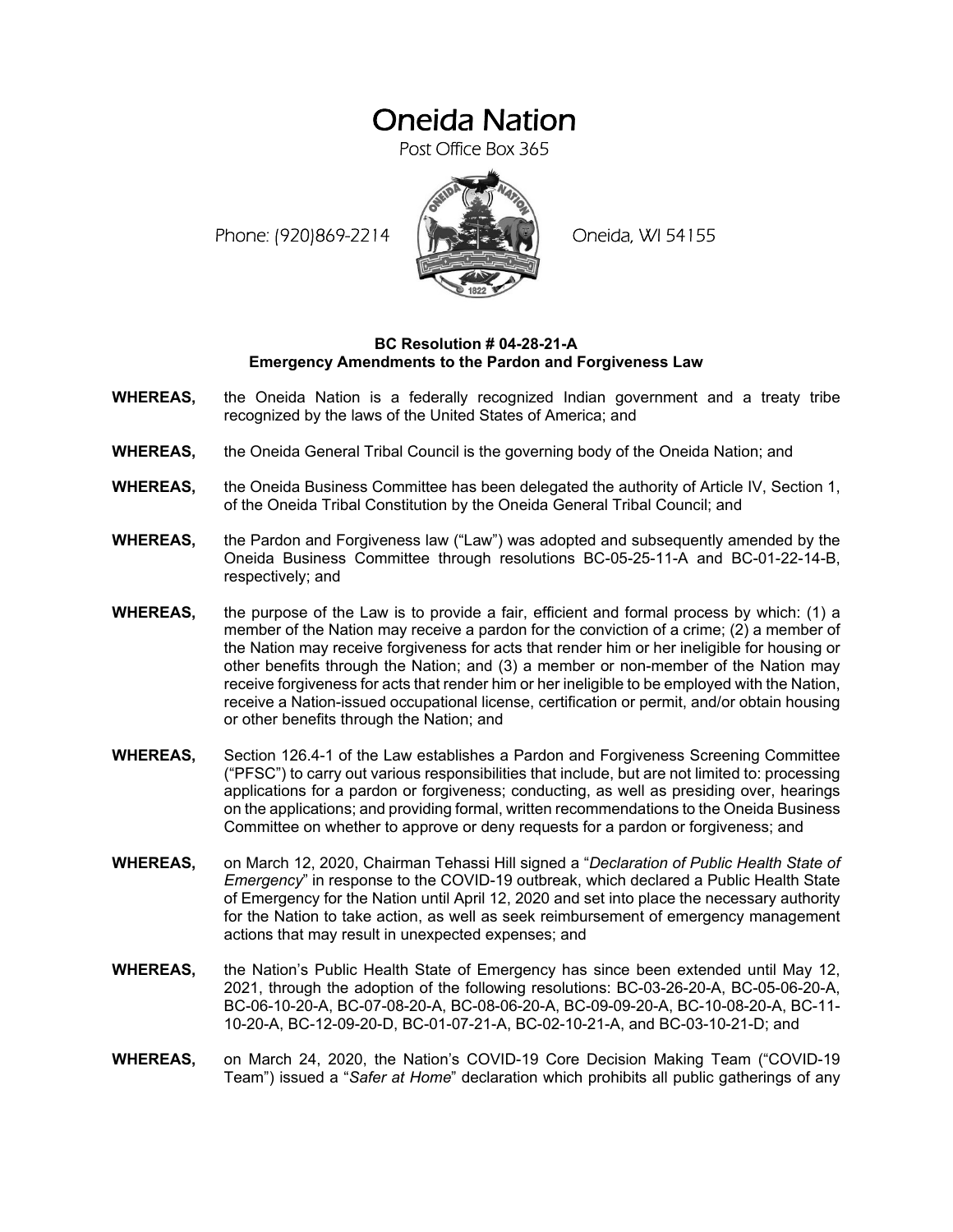number of people and orders all individuals present within the Oneida Reservation to stay at home or at their place of residence, with certain exceptions allowed; and

- **WHEREAS,** on April 8, 2020, the Oneida Business Committee adopted resolution BC-04-08-20-B, placing certain of the Nation's boards, committees and commissions, including the PFSC, in temporary closure status for the remainder of Fiscal Year 2020 and during any continuing resolution for Fiscal Year 2021; and
- **WHEREAS,** the April 8, 2020 resolution further directed that the posting of vacancies for those boards, committees and commissions placed in temporary closure status shall be discontinued for the remainder of Fiscal Year 2020 and during any continuing resolution for Fiscal Year 2021; and
- **WHEREAS,** thereafter, the COVID-19 Team modified its March 24, 2020 "*Safer at Home*" declaration through the issuance of its April 21, 2020 "*Updated Safer at Home*" declaration; May 19, 2020 "*Safer at Home Declaration, Amendment, Open for Business*" declaration; June 10, 2020 "*Stay Safer at Home*" declaration; and July 17, 2020 "*Safe Re-Opening Governmental Offices*" declaration; and
- **WHEREAS,** on August 12, 2020 the Oneida Business Committee adopted resolution BC-08-12-20-J titled, *Continuing Resolution for Fiscal Year 2021,* which, per resolution BC-04-08-20-B, meant that, like the other listed boards, committees and commissions, the PFSC, was to remain in temporary closure status pending the adoption of a Fiscal Year 2021 budget; and
- **WHEREAS,** through adoption of resolution BC-11-24-20-C titled, *Continuation of Temporary Closure of Listed Boards, Committees and Commissions for Fiscal Year 2021,* the Oneida Business Committee decided to continue the temporary closure of those boards, committees and commissions, regardless of budget adoption, for the entirety of 2021*;* and
- **WHEREAS,** the Oneida Business Committee expressly exempted the PFSC from resolution BC-11-24- 20-C's application and the PFSC was soon placed back into active status, with vacancies for the community-at-large positions being posted shortly thereafter; and
- **WHEREAS,** while in temporary closure status, three (3) applications for a pardon or forgiveness have been submitted to the PFSC; however, hearings on those applications have yet to be conducted; and
- **WHEREAS,** the Supervisor of the Boards, Committees and Commissions has requested emergency amendments to the Pardon and Forgiveness law to address the impact COVID-19 has had on the PFSC's ability to process applications and conduct hearings on those applications in a fair, efficient and safe manner; and
- **WHEREAS,** the proposed emergency amendments to the Law will add an option, along with a process, for the PFSC to conduct hearings on applications for a pardon or forgiveness virtually, instead of just in-person as is currently the only option allowed for under the Law; and
- **WHEREAS,** the Legislative Procedures Act authorizes the Oneida Business Committee to enact legislation on an emergency basis, to be in effect for a period of six (6) months, renewable for an additional six (6) months; and
- **WHEREAS,** emergency adoption of legislation is allowed when legislation is necessary for the immediate preservation of the public health, safety, or general welfare of the Reservation population, and the amendment of the legislation is required sooner than would be possible under the Legislative Procedures Act; and